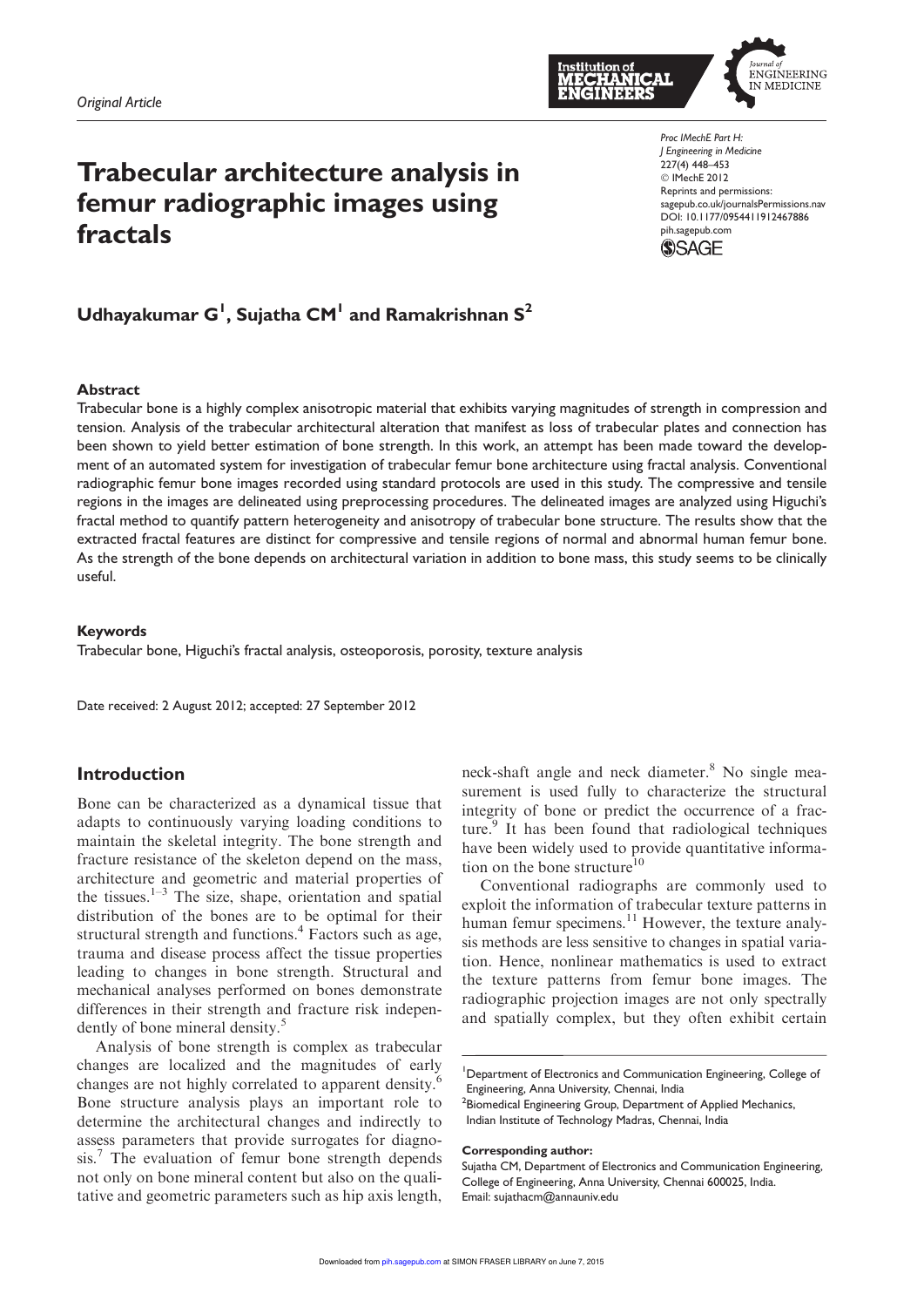similarities at different spatial scales. Fractal geometry is proved to be a useful tool in quantifying the microstructure of complex images.<sup>12</sup> It has the property of describing such complex images by a directly computed result called fractal dimension.13–15

The fractal dimension is a quantitative measure of self-similarity and scaling. Studies have shown that the changes in this value are associated with changes in structural properties.<sup>16</sup> Assessment of trabecular microarchitecture using texture and fractal methods is shown to have potential clinical applications. In recent years, fractal analysis of plain radiographs has been employed to assess the trabecular structure and to demonstrate the increased risk of fracture in osteoporosis. It has been shown that the evaluation of structural parameters using fractals may have a complementary role in predicting bone strength. $17$  Hence, there has been considerable research interest in various fractal methods of image analysis for assessing trabecular structures in radiographs of femur bones.

It has been reported by several authors that a significant correlation exists between apparent porosity or mineralization derived from X-ray radiographs and equivalent parameters of three-dimensional (3D) images.<sup>18–22</sup> Hence, in this work, an attempt has been made to analyze apparent compressive and tensile strength of normal and abnormal human femur bones in conventional radiographic images using fractalbased analysis.

#### Methods

Forty pelvis images recorded using clinical X-ray units are considered in this study. The standard anterior– posterior view is used to image all subjects, and the recorded radiographs are digitized using an AGFA digitizer. Auto threshold binarization algorithm is then employed to recognize the presence of mineralization in the digitized images. This process minimizes the information loss and is suitable for trabecular images. $^{23}$ 

A delineation method proposed by Singh et al.<sup>24</sup> is used to identify the compressive and tensile regions. In this study, regions of interest corresponding to the compressive and tensile regions are cropped using windows of constant size of 300  $\times$  150.<sup>25</sup> The quantitative analyses are also performed on the delineated images to derive apparent porosity and total area. The percentage of apparent porosity is taken as the ratio of void area to the total area. This ratiometric analysis is considered to avoid image artifacts, magnification and poor resolution.

Two-dimensional femur bone images are preprocessed to form one-dimensional landscapes of the image contour and then their complexity is analyzed. By stepping through a gray value image of length of N pixels and height of  $M$  pixels row by row, the sum of the gray values in each row,  $G_m$  ( $m = 1, ..., M$ ), is calculated. The sum values are normalized by using the largest among them  $(G_{mmax})$ , and this series of numbers, called horizontal landscape, is given by

$$
NGS_m = \frac{G_m}{G_{mnax}} \quad (m = 1, \ldots, M)
$$
 (1)

Higuchi's fractal dimension  $D_f$  is calculated directly from these data, without embedding them in a phase space. The total length  $L(k)$  of the curve defined by every kth point is evaluated and fractal dimension  $D_f$  is determined from the scaling that  $L(k)$  is proportional to  $k^{-D_f}$ . This procedure is repeated for several k values, and Higuchi's fractal dimension  $D_f$  is obtained from the log–log plot of  $L$  versus  $k$  using the least squares method.<sup>26</sup>

Similarly, stepping through the same image column by column  $(n = 1, ..., N)$ , the sum of the gray values in each column,  $G_n$  ( $n = 1, ..., N$ ), is calculated. The sum values are normalized by using the largest of those values  $G<sub>nnax</sub>$ , and this series of numbers, called vertical landscape, is given by

$$
NGS_n = \frac{G_n}{G_{nmax}} \quad (n = 1, \ldots, N)
$$
 (2)

Diagonal landscape is constructed using a similar counting technique, stepping through the same image in a diagonal direction. Higuchi's fractal dimension is calculated from horizontal, vertical and diagonal landscapes.<sup>27</sup>

#### **Results**

Representative planar radiographic images of normal and abnormal femur trabecular bones are shown in Figure 1(a) and (b), respectively. The trabecular patterns are distinct and are closely arranged in normal images. In abnormal samples, trabecular spacing is large with high discontinuities. The overlap between trabeculae is found to be less in abnormal when compared to normal images. The images are processed with Singh index delineation method to identify the (1) compressive region and (2) tensile region<sup>24,25</sup> as shown in Figure 1(c).

The compressive and tensile strength regions of femur bone are preprocessed to form one-dimensional landscapes of the image contour in horizontal, vertical and diagonal directions. Higuchi's fractal dimension  $D_f$ is calculated from the corresponding landscapes for quantifying the heterogeneity and anisotropy of trabecular femur bone.

The means of fractal values of various landscapes of compressive and tensile regions are presented in Table 1. In normal subjects, vertical landscape and horizontal landscape provide low fractal values for compressive and tensile regions, respectively. This could be due to homogeneity of the trabecular patterns. The diagonal landscape provides high fractal values in both the regions of abnormal subjects. These fractal values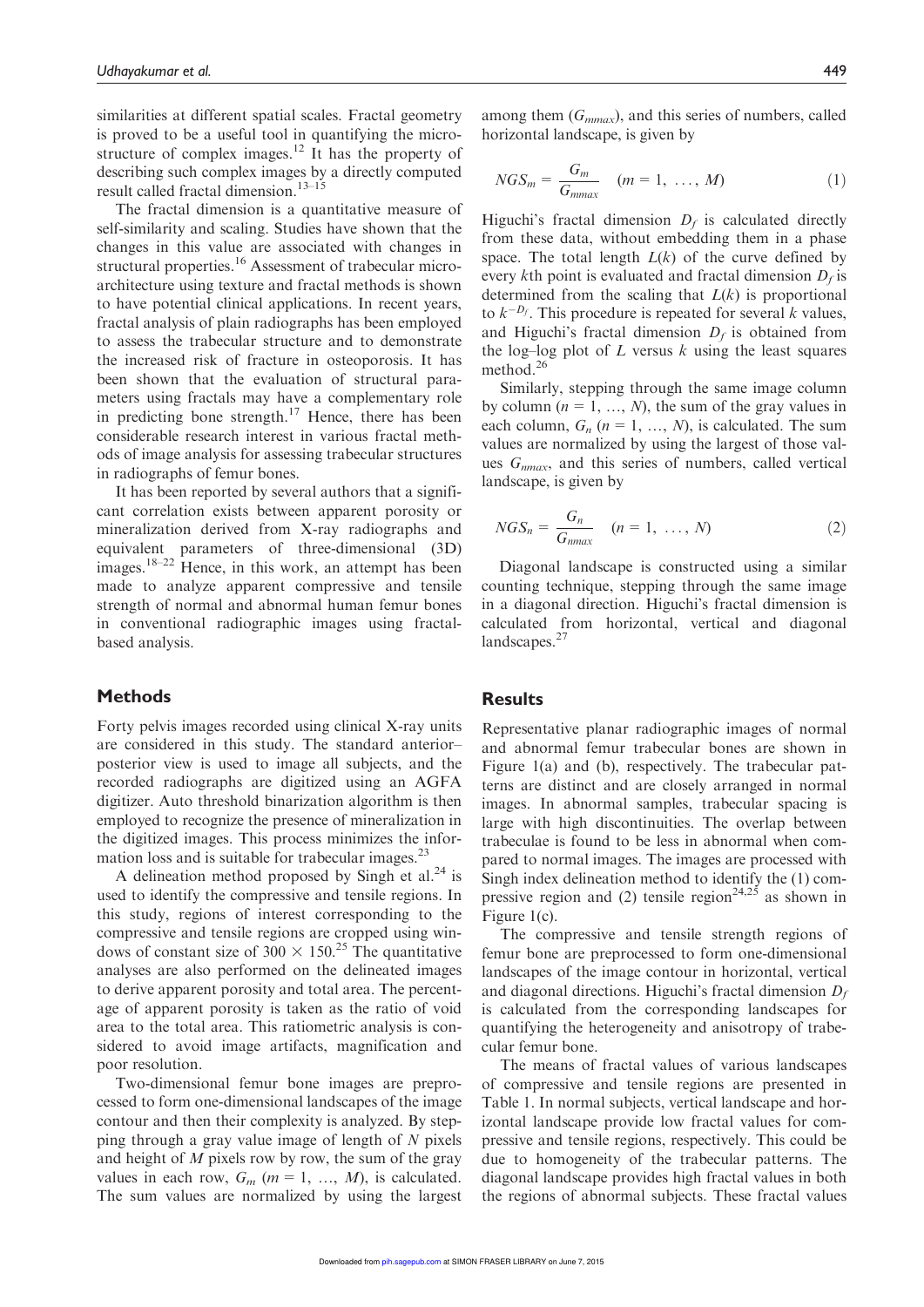

Figure 1. (a) Normal bone, (b) abnormal bone and (c) representative strength region.

|  |  |  |  | Table 1. Normalized mean Higuchi's fractal dimension values for compressive and tensile regions. |  |  |
|--|--|--|--|--------------------------------------------------------------------------------------------------|--|--|
|  |  |  |  |                                                                                                  |  |  |

| Region of interest | Compressive region |           |           | Tensile region |           |           |  |
|--------------------|--------------------|-----------|-----------|----------------|-----------|-----------|--|
| Higuchi's fractal  | Horizontal         | Vertical  | Diagonal  | Horizontal     | Vertical  | Diagonal  |  |
| dimension          | landscape          | landscape | landscape | landscape      | landscape | landscape |  |
| Normal             | 0.85               | 0.74      | 0.96      | 0.85           | 0.90      | 0.92      |  |
| Abnormal           | 0.84               | 0.75      | 0.94      | 0.85           | 0.86      | 0.90      |  |



Figure 2. Variations of fractal values with porosity in compressive regions of (a) normal and (b) abnormal subjects.

appear to reflect anisotropy of the trabecular structure. The overlap in fractal values of various landscapes between normal and abnormal subjects may be due to heterogeneous and complex biomechanical behavior of bones.

The variations in the fractal values for the observed apparent porosity are shown in Figures 2 and 3. The

scattergrams showing the variations of Higuchi's fractal values of horizontal, vertical and diagonal landscapes with porosity of compressive region for normal and abnormal subjects are shown in Figure 2(a) and (b), respectively.

Fractal dimension values are found to be distinct for all the three landscapes in both normal and abnormal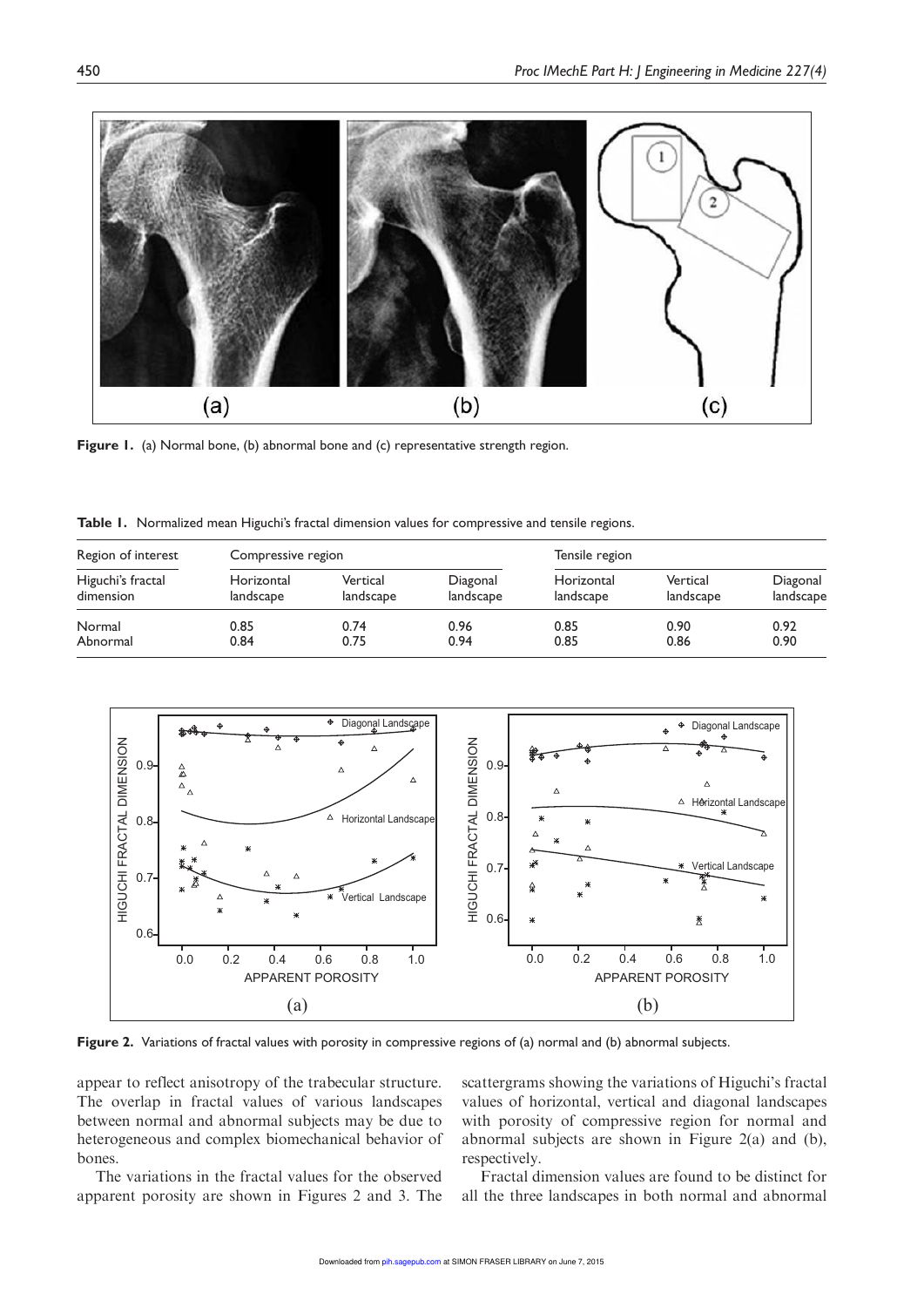

Figure 3. Variations of fractal values with porosity in tensile regions of (a) normal and (b) abnormal subjects.

| Region of interest | Compressive region |           |           | Tensile region |           |           |  |
|--------------------|--------------------|-----------|-----------|----------------|-----------|-----------|--|
| Higuchi's fractal  | Horizontal         | Vertical  | Diagonal  | Horizontal     | Vertical  | Diagonal  |  |
| dimension          | landscape          | landscape | landscape | landscape      | landscape | landscape |  |
| Normal             | 0.37               | 0.58      | 0.60      | 0.27           | 0.37      | 0.76      |  |
| Abnormal           | 0.14               | 0.25      | 0.66      | 0.09           | 0.62      | 0.63      |  |

Table 2. Correlation values of Higuchi's fractal dimension with porosity of compressive and tensile regions.

images. The fractal dimension is found to be high for diagonal landscape and is low for vertical landscape. In normal subjects, the correlation between fractal values with apparent porosity is found to be high for diagonal and vertical landscapes. The magnitude of fractal values of diagonal landscapes is high for abnormal subjects, which could be due to reduction in bone mass and altered structural integrity. Also, the correlation between fractal values with apparent porosity is found to be high for diagonal landscape.

The scattergram showing the fractal values of horizontal, vertical and diagonal landscapes derived from tensile region for normal and abnormal subjects is shown in Figure 3(a) and (b), respectively. The fractal values of horizontal landscape for normal subjects are low and vary widely with porosity. There is no distinct variation between fractal values of vertical and diagonal landscapes. The fractal values of diagonal landscape increase with increase in porosity values and are found to have better correlation.

The fractal values of various landscapes for abnormal subjects are found to be high. This demonstrates the ability of fractal analysis to characterize inhomogeneity of trabecular structure. The high values of fractals are considered to be indices of higher structural complexity. The scatter in fractal values of horizontal landscape is found to be more. The fractal values of vertical and diagonal landscapes are observed to have better correlation.

The correlation of fractal values of various landscapes of compressive and tensile regions with the porosity of normal and abnormal subjects is presented in Table 2. In compressive and tensile regions, the fractal values of diagonal landscape provide better correlation for both normal and abnormal subjects. Hence, it appears that these fractal values could be used as a discriminative measure. However, the fractal values of horizontal landscapes of compressive and tensile regions have poor correlation for both normal and abnormal subjects. The fractal values of vertical landscape have better correlation for compressive region of normal subjects and tensile region of abnormal subjects. These fractal values appear to characterize trabecular alterations along the loading lines of force.

The landscape fractal values extracted from compressive and tensile regions of femur bone images are compared using p-test significance. The differences in values of horizontal landscapes ( $p < 0.2$ ) and vertical landscapes ( $p < 0.05$ ) for normal and abnormal images are found to be statistically significant for compressive and tensile regions. However, the differences in fractal values of diagonal landscapes appear to be statistically highly significant ( $p < 0.005$ ) for compressive and tensile regions.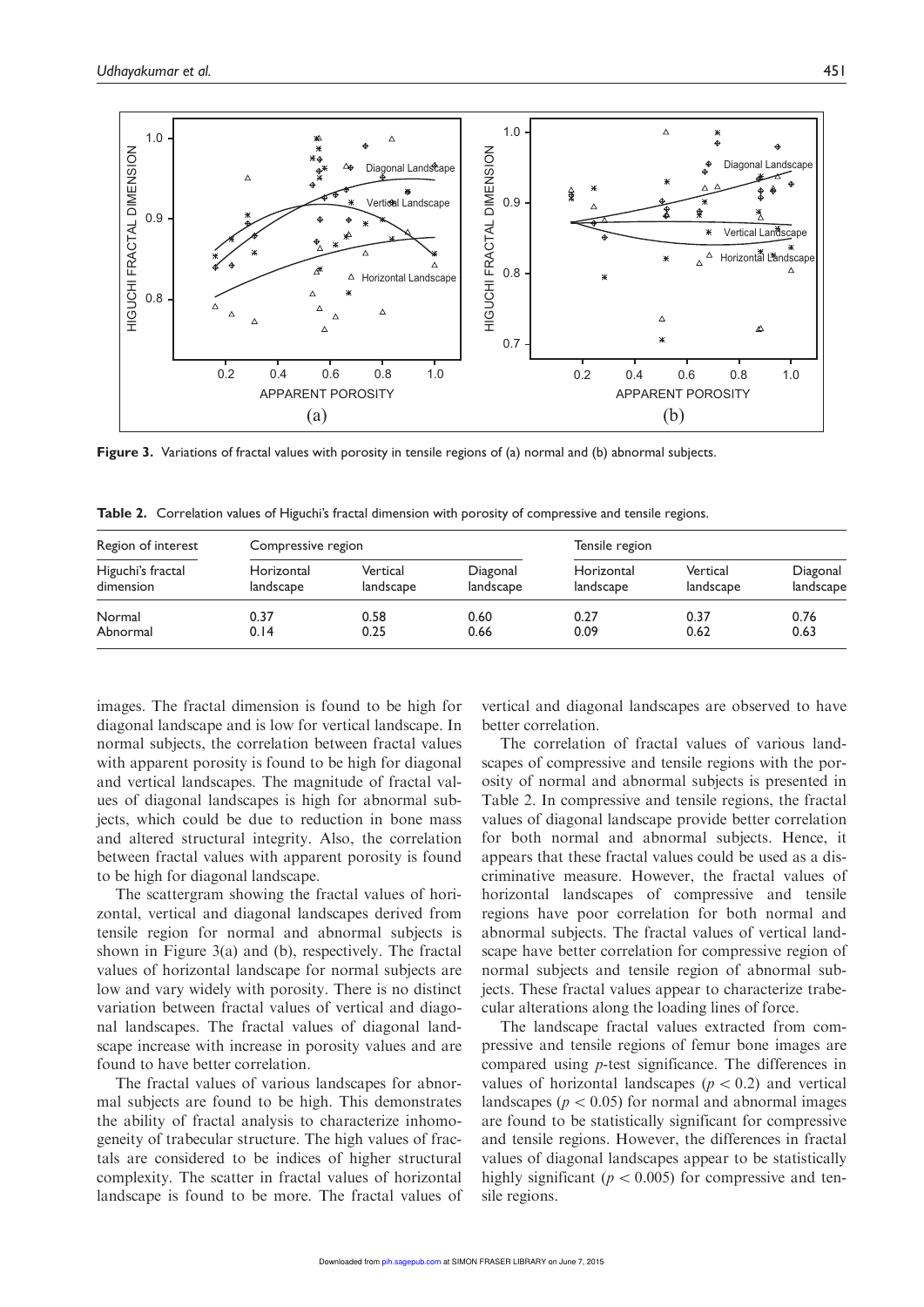#### Conclusion

Characterization of trabecular architecture is an essential component in the analysis of bone strength. Various morphological methods have been employed to analyze trabecular structure alterations.<sup>28,29</sup> Fractal-based analysis is one of those measures, which has been used to quantify the complexity of this structure.<sup>17</sup> In this work, Higuchi's fractal dimension method is employed to analyze the structural architecture in human femur bone radiographic images. The regions of interest of the considered images are delineated using Singh index method. Apparent porosity is derived from these regions. Higuchi's fractal values are computed for horizontal, vertical and diagonal landscapes of normal and abnormal strength regions and are correlated with apparent porosity. The results show that Higuchi's fractal method is able to represent architectural variations in compressive and tensile regions of femur bone radiographic images. Fractal values of vertical landscape show better correlation for compressive region in normal images. It is observed that fractal dimension calculated using diagonal landscape shows better correlation with porosity in both strength regions. It appears that these fractal features could be the adjunct parameter for the estimation of bone mass as they reflect the spatial architectural characteristics of the trabecular bone. As automated analysis of trabecular architecture is important for mass screening and monitoring of osteoporosis-like disorders, this study seems to be clinically highly significant.

#### Funding

This research received no specific grant from any funding agency in the public, commercial or not-for-profit sectors.

#### Conflict of interest

The authors report no conflicts of interest. The submitted article was not yet published in whole or in part in any other journal or is not under consideration for publication elsewhere. Also, the submitted text is a reliable work of all mentioned authors.

#### References

- 1. Stauber M and Muller R. Age-related changes in trabecular bone microstructures: global and local morphometry. Osteoporos Int 2006; 17: 616–626.
- 2. Pulkkinen P, Jamsa T, Lochmuller EM, et al. Experimental hip fracture load can be predicted from plain radiography by combined analysis of trabecular bone structure and bone geometry. Osteoporos Int 2008; 19(4): 547–558.
- 3. Lespessailles E, Chappard C, Bonnet N, et al. Imaging techniques for evaluating bone microarchitecture. Joint Bone Spine 2006; 73: 254–261.
- 4. Seeman E and Delmas PD. Bone quality—the material and structural basis of bone strength and fragility. N Engl J Med 2006; 354: 2250–2261.
- 5. Sievanen H, Weynand LS, Wacker WK, et al. A novel DXA-based hip failure index captures hip fragility independent of BMD. J Clin Densitom 2008; 11(3): 367–372.
- 6. Mittra E, Rubin C, Gruber B, et al. Evaluation of trabecular mechanical and microstructural properties in human calcaneal bone of advanced age using mechanical testing,  $\mu$ CT, and DXA. *J Biomech* 2007; 43: 3150–3155.
- 7. Kreider JM and Goldstein SA. Trabecular bone mechanical properties in patients with fragility fractures. Clin Orthop Relat Res 2009; 467: 1955–1963.
- 8. Santos L, Romeu JC, Canhao H, et al. A quantitative comparison of a bone remodeling model with dualenergy x-ray absorptiometry and analysis of the interindividual biological variability of femoral neck T-score. J Biomech 2010; 43: 3150–3155.
- 9. Jacqueline HC and Marjolein CHV. Biomechanics of bone. In: Adler RA (ed.) Osteoporosis pathophysiology and clinical management. Humana Press, c/o Springer Science+Business Media, 2010; pp.157–180.
- 10. Pulkkinen P. Radiographical assessment of hip fragility. PhD Thesis, Acta Univ Oul D, Finland, 2009.
- 11. Benhamou CL, Poupon S, Lespessailles E, et al. Fractal analysis of radiographic trabecular bone texture and bone mineral density: two complementary parameters related to osteoporotic fractures. J Bone Miner Res 2001; 16(4): 697–704.
- 12. Lopes R and Betrouni N. Fractal and multifractal analysis: a review. Med Image Anal 2009; 13: 634–649.
- 13. Fortin C, Kumaresan R, Ohley WJ, et al. Fractal dimension in the analysis of medical images. IEEE Eng Med Biol 1992; 11: 65–71.
- 14. Jacquet G, Ohley WJ, Mont MA, et al. Measurement of bone structure by use of fractal dimension. Eng Med Biol Soc Ann 1990; 12: 1402–1403.
- 15. Benhamou CL, Lespessailles E, Jacquet G, et al. Fractal organization of trabecular bone images on calcaneus radiographs. J Bone Miner Res 1994; 9: 1909–1918.
- 16. Iftekharuddin KM, Jia W and Marsh R. Fractal analysis of tumor in brain MR images. Mach Vision Appl 2003; 13: 352–362.
- 17. Lin JC, Grampp S, Link T, et al. Fractal analysis of proximal femur radiographs: correlation with biomechanical properties and bone mineral density. Osteoporos Int 1999; 9: 516–524.
- 18. Pramudito JT, Soegijoko S, Mengko TR, et al. Trabecular pattern analysis of proximal femur radiographs for osteoporosis detection. J Biomed Pharm Eng 2007; 45–51.
- 19. Apostol L, Boudousq V, Basset O, et al. Relevance of 2D radiographic texture analysis for the assessment of 3D bone micro-architecture. Med Phys 2006; 33: 3546–3556.
- 20. Luo G, Kinney J, Kaufman J, et al. Relationship between plain radiographic patterns and three dimensional trabecular architecture in the human calcaneus. Osteoporos Int 1999; 9: 339–345.
- 21. Pothuaud L, Benhamou CL, Porion P, et al. Fractal dimension of trabecular bone projection texture is related to three-dimensional microarchitecture. J Bone Miner Res 2000; 15(4): 691–699.
- 22. Steines D, Liew SW, Arnaud C, et al. Radiographic trabecular 2D and 3D parameters of proximal femoral bone cores correlate with each other and with yield stress. Osteoporos Int 2009; 20(11): 1929–1938.